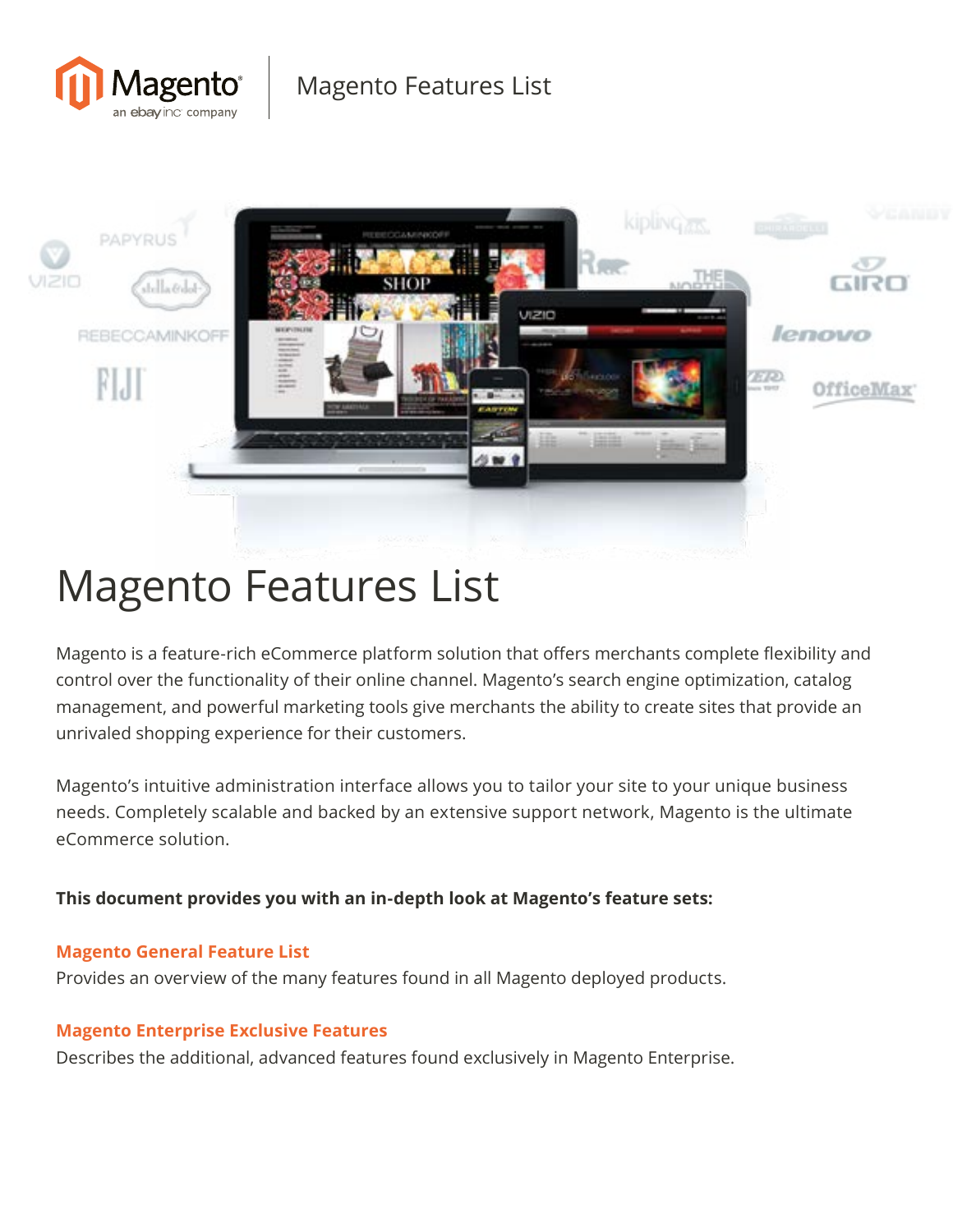

## Magento General Feature List

#### **Marketing, Promotions and Conversion Tools**

- Related products, up-sells and cross-sells
- Catalog promotional pricing with the ability to restrict to stores, categories or products
- Flexible coupons (pricing rules) with ability to restrict to stores, customer groups, time period, products, and categories
- Generate a set of unique coupon codes for each promotion and export the list of codes for offline distribution, email, newsletters and more. Easily manage and monitor coupon usage and generate detailed reports
- Multi-tier pricing for quantity discounts
- Minimum Advertised Price (MAP)
- Landing page for categories
- Customer groups
- Product bundles
- Recently viewed and compared products
- New items promotional tool
- Persistent shopping cart
- Free shipping options
- Polls
- Newsletter management
- Send to a friend for all visitors or registered users only
- Send wish lists by email

#### **Search Engine Optimization**

- 100% search engine friendly
- Google Site Map
- Search engine friendly URL's
- URL rewrites give full control of URL's
- Meta-information for products, categories and content pages
- Auto-generated site map for display on site
- Auto-generated popular search terms page
- Google Content API for shopping

#### **Site Management**

- Control multiple websites and stores from one Administration Panel with the ability to share as much or as little information as needed
- Administration permission system roles and users
- Fully 100% customizable design using templates
- Support for multiple languages and currencies. Web Services API for easy integration between Magento and third-party applications
- Batch import and export of catalog and customer information
- Content Management System for informational and landing pages
- Tax rates per location, product type or customer group (i.e. wholesale vs. retailer)
- CAPTCHA functionality to help prevent automated software from attempting fake logins. This auto-generated test ensures that the login is being attempted by a person and can be enabled in both the admin and customer login areas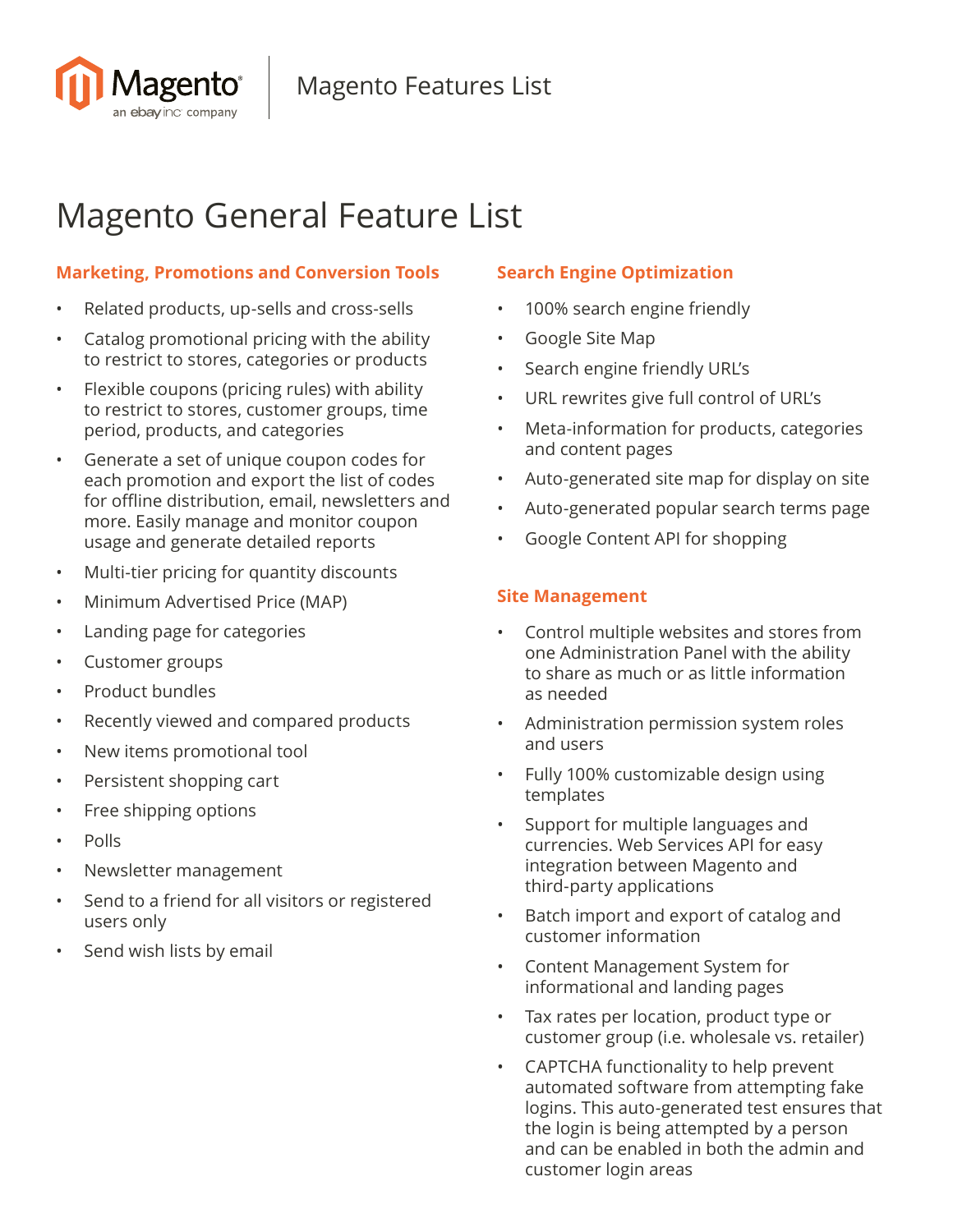

#### **Catalog Management**

- Simple, configurable (e.g. size, color, etc.), bundled and grouped products
- Create different price points for different customer groups, such as wholesalers and retailers
- Virtual products
- Downloadable/digital products with samples
- Unlimited product attributes
- Attribute sets for quick product creation of different item types
- Inventory management with backordered items, minimum and maximum quantities
- Batch updates to products in admin panel
- Automatic image resizing and watermarking
- Advanced pricing rules and support for special prices
- Search results rewrites and redirects
- Moderated product tags and reviews
- Customer personalized products ability to upload images and text (i.e. for embroidery, monogramming, etc.)
- Customer sorting define attributes for customer sorting on category (price, brand, etc.)
- RSS feed for low inventory alerts

#### **Catalog Browsing**

- Layered / faceted navigation for filtering of products in categories and search results
	- Filter products by price and display a range of prices based on even increments or by a similar number of products within each range
- Static block tool to create category landing pages
- Product comparisons with history
- Configurable search with auto-suggested terms
- **Breadcrumbs**
- Ability to assign designs within category and product level (unique design per product/category)
- Recently viewed products
- Popular search terms cloud
- Product listing in grid or list format

#### **Product Browsing**

- Multiple images per product
- Product image zoom-in capability
- Related products and upsell
- Stock availability
- Multi-tier pricing upsell
- Product option selection
- Grouped products view
- Add to wish list
- Send to a friend with email
- Share on Facebook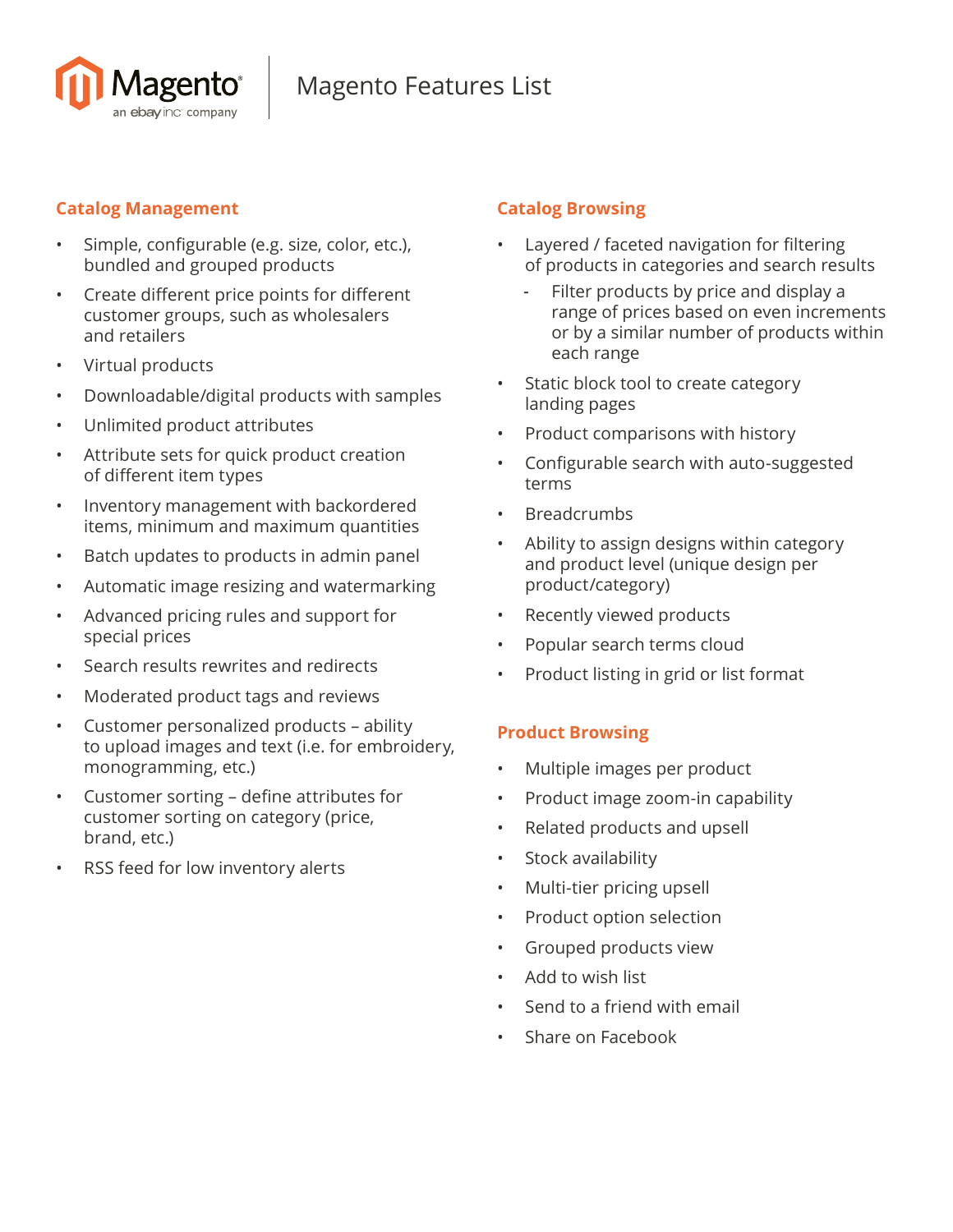

#### **Checkout, Payment and Shipping**

- One-page checkout
- Guest checkout and checkout with account to use address book
- Shipping to multiple addresses in one order
- Option for account creation at beginning of checkout
- SSL security support for orders on both front-end and back-end
- Saved shopping cart
- Accept gift messages per order and per item
- Shopping cart with tax and shipping estimates
- Saved credit card method for offline payments
- Configurable to authorize and charge, or authorize only and charge on creation of invoices
- Integration with multiple PayPal gateways
- Integration with Authorize.net
- Accept checks/money orders
- Accept purchase orders
- Additional payment extensions available through Magento Connect
- Offer Bill Me Later as a payment option
- Shipping integration with label printing view, edit, print labels for all major carriers
- Integrated for real-time shipping rates from:
	- UPS, UPS XML (account rates), FedEx (account rates), USPS and DHL
- Ability to specify allowed destination countries per method
- Flat rate shipping per order or item
- Free shipping
- Table rates for weight, sub-total, destination and number of items
- On-site order tracking from customer accounts

#### **Order Management**

- View, edit, create and fulfill orders from the admin panel
- Create one or multiple invoices, shipments and credit memos per order to allow for split fulfillment
- Print invoices, packing slips and shipping labels
- Call center (phone) order creation provides transparent control for administrators and front-end enhancements for customers during the shopping process. Changing product configurations, for all types of products, can be done by the call center sale representative on the admin side as well as by the customer throughout the shopping process. Custom product choices and configurations can be changed directly during order creation, in the wish list and the shopping cart
	- Includes the ability to create new customers, or select existing customers and view their shopping cart, wish list, last ordered items, and compared products lists, as well as select addresses, give discounts and assign custom prices
- Assisted Shopping customer service representatives and other admin users are able to manage products and coupons in customers' shopping carts and wish lists through the administrator panel
- Customized Order Status tracking an order is easier than ever with customizable order statuses easily assigned to order states. A predefined list of order states (ex. new, processing, payment review, complete) represents the order processing workflow. An order status is assigned as a sub-category of the order state (ex. cancelled, complete, decline)
- Create re-orders for customers from the administration panel
- Email notifications of orders
- RSS feed of new orders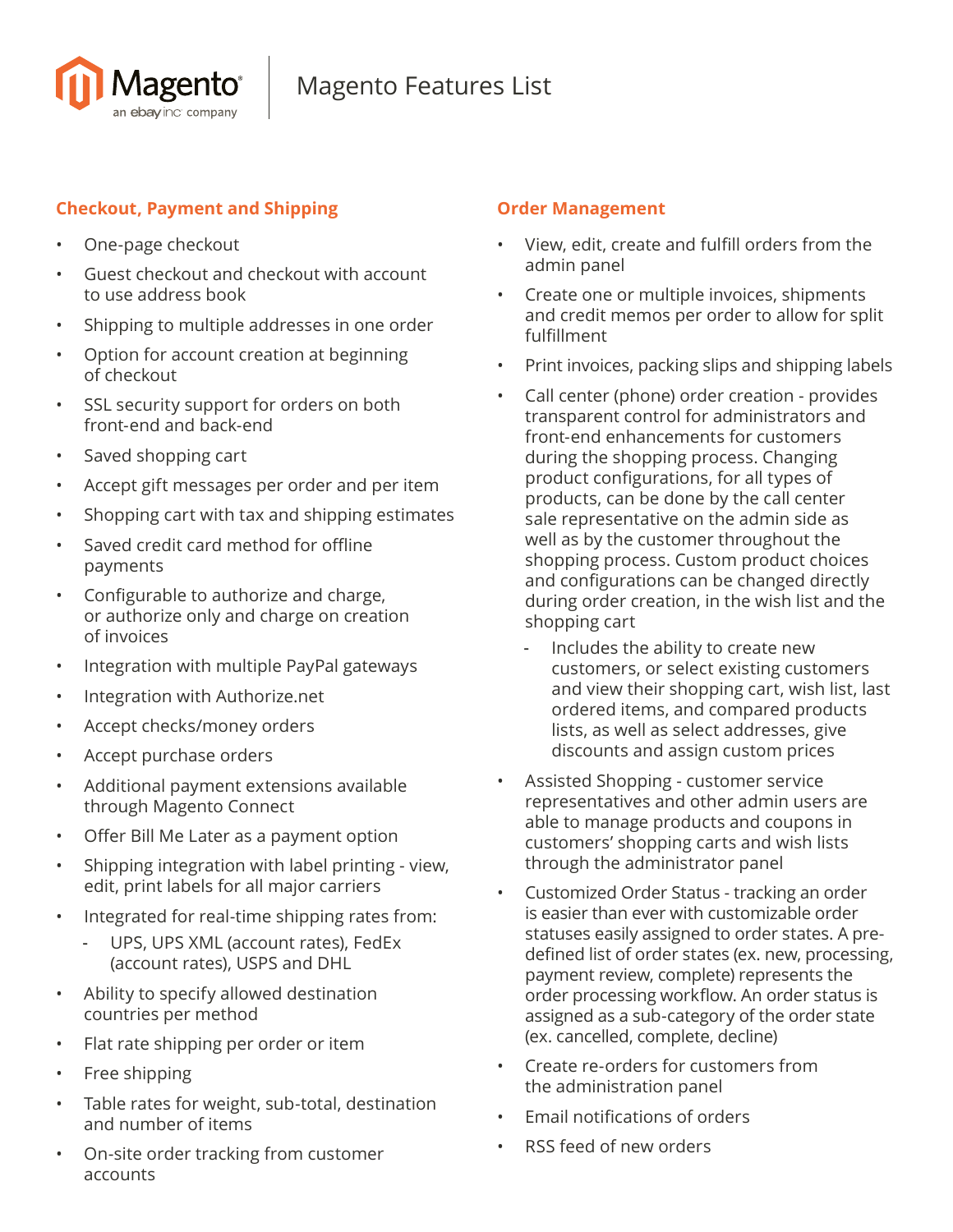

#### **Customer Accounts**

- Account dashboard
- Address book with unlimited addresses
- Wish list with ability to add comments
- Order status and history
- Re-orders from account
- Recently ordered items
- Default billing and shipping addresses
- Email or send RSS feed of wish list
- Newsletter subscription management
- Product reviews submitted
- Product tags submitted
- Downloadable/digital products

#### **Customer Service**

- Contact Us form
- Create and edit orders from the admin panel
- Feature-rich customer accounts
- Order history with status updates
- Order tracking from account
- Password reset email from front-end and admin panel
- Order and account update emails
- Customizable transactional emails

#### **International Support**

- Support for localization, multiple currencies and tax rates
	- Includes support for WEEE/DEEE in EU
- Support for accented characters and right to left text
- Configurable list of allowed countries for:
	- Site registration
	- Shipping destination addresses with ability to specify per shipping method
	- Billing addresses with ability to specify per payment method
- European Union VAT-ID validation facilitates the tax collection process by automatically applying the correct tax rules according to VAT customer groups
- EU cookie notification simplifies the EU Privacy and Electronic Communications Directive compliance process by displaying an opt-in message at the top of the storefront

#### **Analytics and Reporting**

- Integrated with Google Analytics
- Admin dashboard for report overview
- Sales report
- Tax report
- Abandoned shopping cart report
- Best viewed products report
- Best purchased products report
- Low stock report
- Search terms report
- Product reviews report
- Tags report
- Coupon usage report
- Total sales invoiced
- Total sales refunded